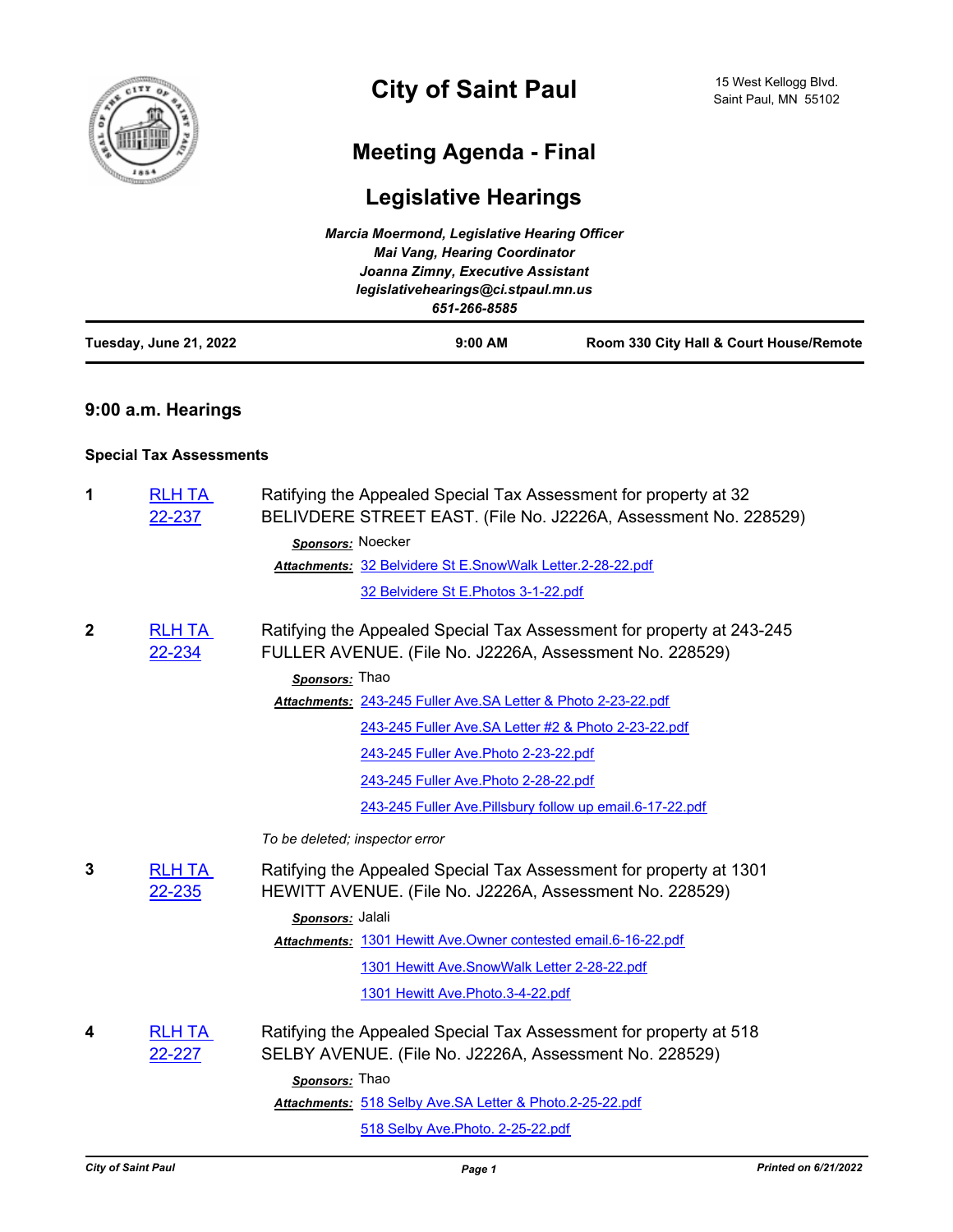### [518 Selby Ave.Photo 3-11-22.pdf](http://StPaul.legistar.com/gateway.aspx?M=F&ID=1bc68e6d-2bbb-46b8-91ab-41c4fb5852af.pdf)

**5** [RLH TA](http://stpaul.legistar.com/gateway.aspx?m=l&id=/matter.aspx?key=41954)  22-209 Ratifying the Appealed Special Tax Assessment for property at 1381 WHITE BEAR AVENUE NORTH. (File No. J2222A, Assessment No. 228524) (Legislative hearing on June 21, 2022) *Sponsors:* Yang Attachments: [1381 White Bear Ave N.SnowWalk Ltr.1-27-22.pdf](http://StPaul.legistar.com/gateway.aspx?M=F&ID=c91047a6-554b-46be-92e3-822a5e6e0f86.pdf) [1381 White Bear Ave N.Photos.2-1-22.pdf](http://StPaul.legistar.com/gateway.aspx?M=F&ID=a329a04b-0665-4f99-b5f8-6326dbc668b5.pdf)

## **10:00 a.m. Hearings**

## **Special Tax Assessments**

| 6 | <b>RLH TA</b><br>22-230 | Ratifying the Appealed Special Tax Assessment for property at 1659<br>EDMUND AVENUE. (File No. J2227A, Assessment No. 228532) |
|---|-------------------------|-------------------------------------------------------------------------------------------------------------------------------|
|   |                         | Sponsors: Jalali                                                                                                              |
|   |                         | Attachments: 1659 Edmund Ave.SA Letter & Photo.3-21-22.pdf                                                                    |
|   |                         | 1659 Edmund Ave. Photo 3-21-22.pdf                                                                                            |
|   |                         | 1659 Edmund Ave. Photo 3-30-22.pdf                                                                                            |
|   |                         | 1659 Edmund Ave.contested email 6-17-22.pdf                                                                                   |
|   |                         | 1659 Edmund Ave.owner materials 6-17-22.pdf                                                                                   |
| 7 | <b>RLH TA</b><br>22-228 | Ratifying the Appealed Special Tax Assessment for property at 1710<br>REANEY AVENUE. (File No. J2227A, Assessment No. 228532) |
|   |                         | Sponsors: Prince                                                                                                              |
|   |                         | Attachments: 1710 Reaney Ave.SA Letter & Photo 3-8-22.pdf                                                                     |
|   |                         | 1710 Reaney Ave. Photo 3-8-22.pdf                                                                                             |
|   |                         | 1710 Reaney Ave. Photo 3-15-22.pdf                                                                                            |
| 8 | <b>RLH TA</b><br>22-200 | Ratifying the Appealed Special Tax Assessment for property at 2121<br>REANEY AVENUE. (File No. J2208E, Assessment No. 228307) |
|   |                         | Sponsors: Prince                                                                                                              |
|   |                         | Attachments: 2121 Reaney Ave.Jim McEnroe-St. Paul Assessment Appeal.5-17-22                                                   |
|   |                         | 2121 Reaney Ave. VAO. 11-9-21                                                                                                 |
|   |                         | 2121 Reaney Ave.photos.11-9-21                                                                                                |
|   |                         | 2121 Reaney Ave.EC Bill.11-17-21                                                                                              |
|   |                         | 2121 Reaney Ave.photos.11-17-21                                                                                               |
| 9 | <b>RLH TA</b><br>22-213 | Ratifying the Appealed Special Tax Assessment for property at 902<br>THOMAS AVENUE. (File No. J2227A, Assessment No. 228532)  |
|   |                         | Sponsors: Thao                                                                                                                |
|   |                         | Attachments: 902 Thomas Ave.SA Letter & Photo.3-3-22.pdf                                                                      |
|   |                         | 902 Thomas Ave. Photo 3-17-22.pdf                                                                                             |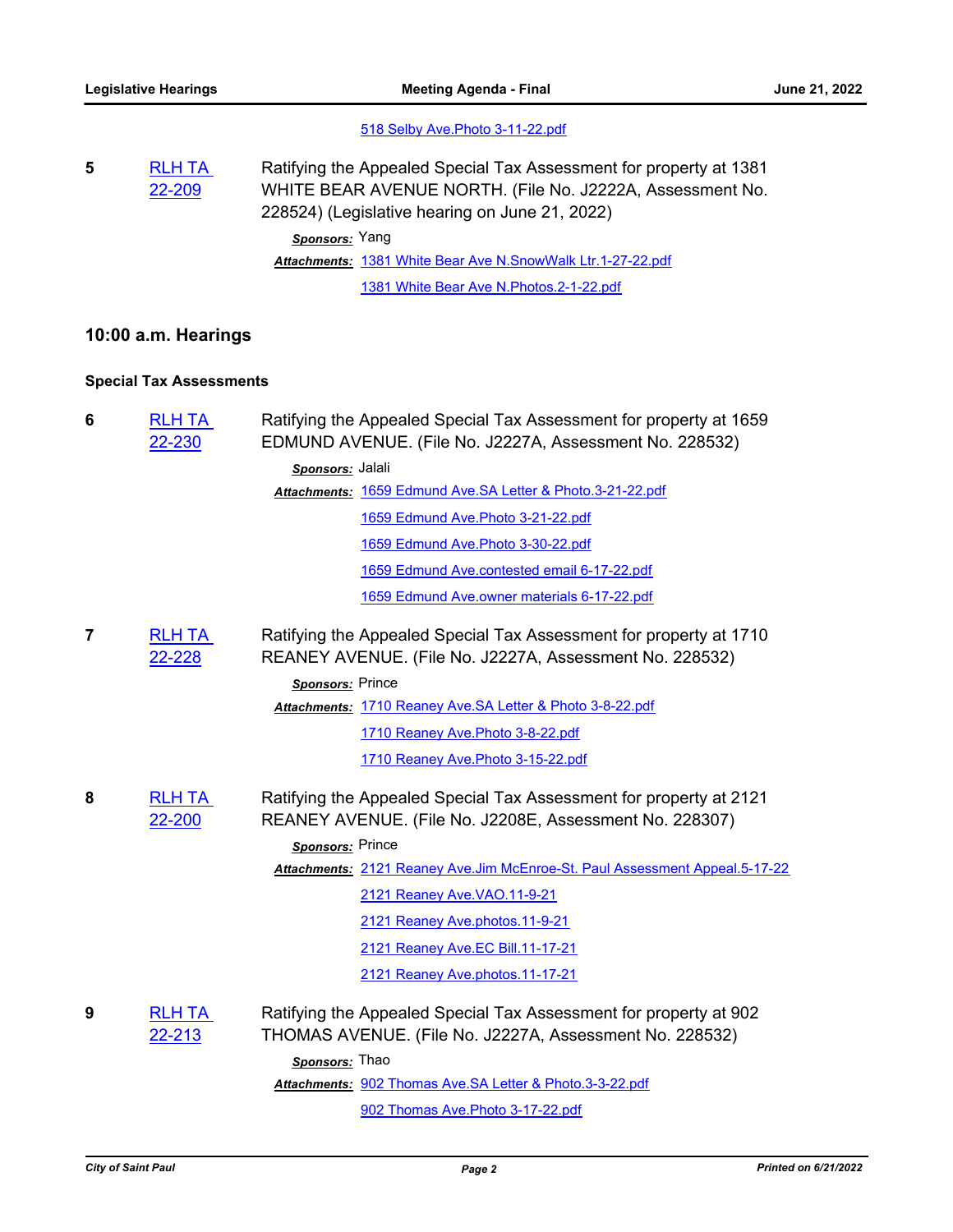### **Special Tax Assessments-ROLLS**

| 10 | <b>RLH AR</b><br>22-59 | Ratifying the assessments for Property Clean Up services March 1 to 14,<br>2022. (File No. J2226A, Assessment No. 228529)  |
|----|------------------------|----------------------------------------------------------------------------------------------------------------------------|
|    |                        | Sponsors: Brendmoen                                                                                                        |
|    |                        | Attachments: Notice Assessment Roll J2226A.228529                                                                          |
| 11 | <b>RLH AR</b><br>22-60 | Ratifying the assessments for Property Clean Up services March 16 to 29,<br>2022. (File No. J2227A, Assessment No. 228532) |
|    |                        | Sponsors: Brendmoen                                                                                                        |
|    |                        | Attachments: Notice Assessment Roll J2227A.228532                                                                          |

### **11:00 a.m. Hearings**

#### **Making Finding on Nuisance Abatements For Summary Abatements**

| 12 | <b>RLH SAO</b><br>22-25 | Making finding on the appealed nuisance abatement ordered for 2285<br>ROCKWOOD AVENUE in Council File RLH SAO 22-16. |
|----|-------------------------|----------------------------------------------------------------------------------------------------------------------|
|    |                         | Sponsors: Tolbert                                                                                                    |
|    |                         | Attachments: 2285 Rockwood Ave.House Ltr.5-27-22.doc                                                                 |
|    |                         | 2285 & 2291 Rockwood Ave.Kedrowski email 6-17-22.pdf                                                                 |
|    |                         | Nuisance is abated                                                                                                   |
| 13 | <b>RLH SAO</b><br>22-27 | Making finding on the appealed nuisance abatement ordered for 2291<br>ROCKWOOD AVENUE in Council File RLH SAO 22-16. |
|    |                         | Sponsors: Tolbert                                                                                                    |
|    |                         | Attachments: 2291 Rockwood Ave. Salaba Ltr. 5-20-22. doc                                                             |
|    |                         | 2285 & 2291 Rockwood Ave.Kedrowski email 6-17-22.pdf                                                                 |
|    |                         |                                                                                                                      |

*Nuisance is abated*

## **1:00 p.m. Hearings**

### **Vacant Building Registrations**

**14** [RLH VBR](http://stpaul.legistar.com/gateway.aspx?m=l&id=/matter.aspx?key=41792)  22-24 Appeal of Brett Jackels, Havenbrook Homes, to a Vacant Building Registration Notice plus Revocation of Fire Certificate of Occupancy and Order to Vacate at 1457 PACIFIC STREET.

> *Sponsors:* Prince [1457 Pacific St.appeal.5-6-22](http://StPaul.legistar.com/gateway.aspx?M=F&ID=e44bd6b7-a713-4f01-84b1-33644c837f33.pdf) *Attachments:* [1457 Pacific St.Photos 5-11-22.pdf](http://StPaul.legistar.com/gateway.aspx?M=F&ID=9026abd7-5218-46f5-a893-719346597eb5.pdf) [1457 Pacific St.Photos.5-17-22.pdf](http://StPaul.legistar.com/gateway.aspx?M=F&ID=fc15b08c-8faa-467c-bb24-041bbf6e7ecd.pdf) [1457 Pacific St.Jackels Ltr.5-20-22](http://StPaul.legistar.com/gateway.aspx?M=F&ID=04d3d8dc-0518-4293-9475-c6c1987a5e10.pdf) [1457 Pacific St.Thomas email RE ceiling measurements.6-3-22.pdf](http://StPaul.legistar.com/gateway.aspx?M=F&ID=a753e0d4-8d87-44ea-ae72-a2b17a65ac12.pdf) [1457 Pacific St.Photos.6-3-22.pdf](http://StPaul.legistar.com/gateway.aspx?M=F&ID=17a14564-157b-44ba-b4b0-958e85772b9f.pdf)